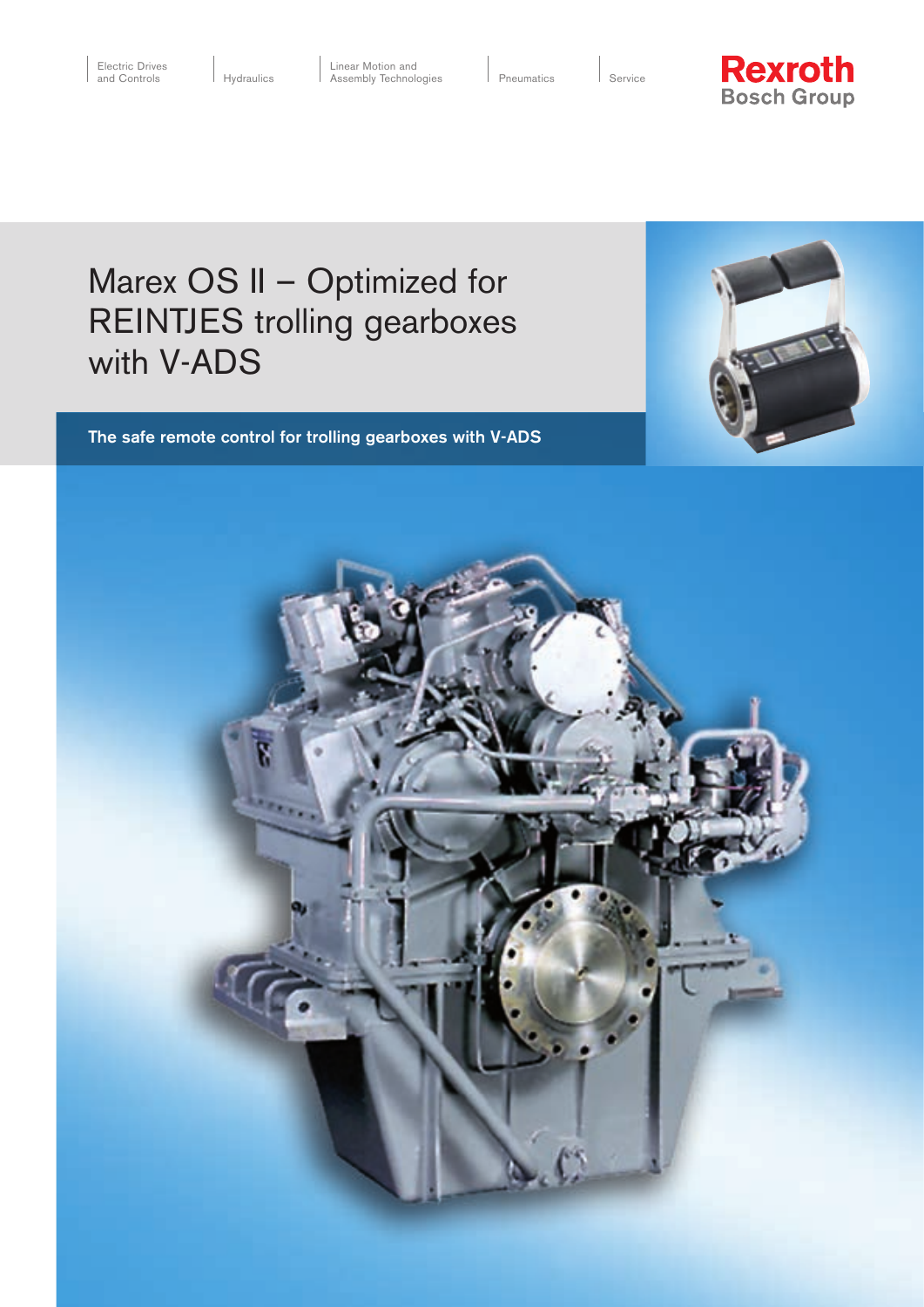# Marex OS II – The safe remote control for REINTJES trolling gearboxes with V-ADS



marex OS II



In Hanover, Germany, Bosch Rexroth produce electrical remote controls for ship propulsion systems.

With more than 40 years of experience in the Marine Technique, Bosch Rexroth developed the modular remote control system Marex OS II. In close cooperation with the marine gearbox manufacturer REINTJES in Hameln, the Marex OS II has been optimized for trolling gearboxes with V-ADS.

## The individual solution

The REINTJES trolling gearboxes with V-ADS will be controlled by the Marex OS II. The schematic diagram shows the operation of the active speed control system with valve controller (V-ADS) by the ship remote control. Trolling will be realized by a proportional valve, which acts in the pilot control of the ahead and astern valve.

For trolling with V-ADS only the range of 200 - 230 mA is usable. The limits vary from gearbox to gearbox.

# The Components

- Control head to set rpm and gear direction, in different sizes, designs and optionally with lever follow-up system
- Hand-held control station to operate the remote control during docking and launching manoeuvres
- Operating modules to control and indicate special functions
- Indication modules to display rpm, pitch of propeller and direction
- Ready-to-connect cables between the remote control's components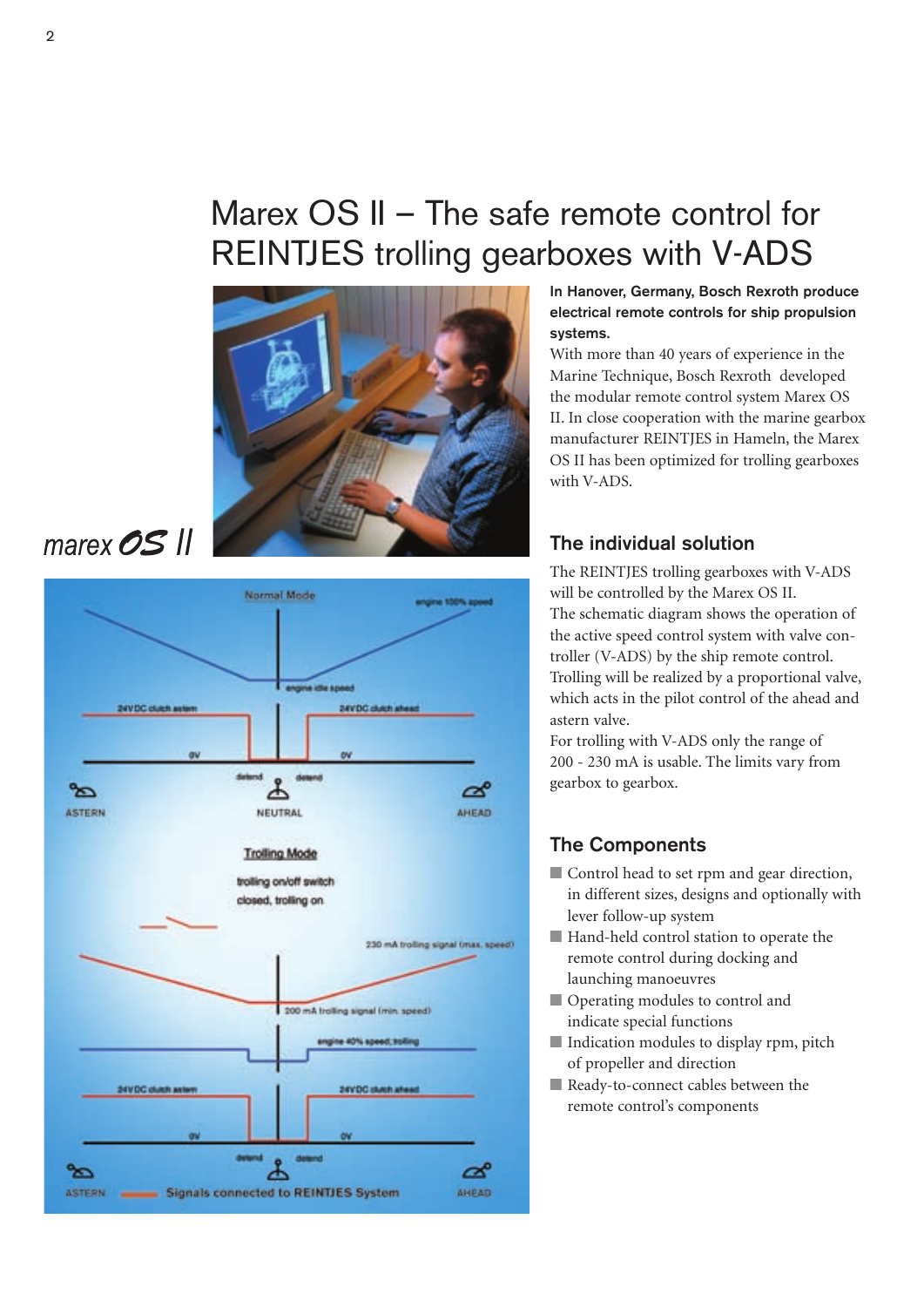

## The system

Marex OS II stands for "Open System" and is an advancement of Marex OS. Due to its high grade of modularity, the remote control can be adapted to all particularities of the propulsion system.

- Aligned to REINTJES trolling gearboxes with V-ADS
- Flexible in the adaptation to the propulsion system
- Flexible in the adaptation to the vessel's operation
- Reliable

Engine characteristic lines for economic operation, overload control and adjustable delay times for smooth and efficient gear shifting are only a small extract of the functions the Marex OS II provides.

# The technology

The remote control's components are connected by means of pre-confectioned cables. A serial CAN-bus serves for communication purposes. The CAN-bus ensures an extremely secure control procedure. Information from the safety system can be integrated into the control procedure.

- Little wiring effort
- Pre-confectioned electrical cables
- Devices ready to connect

## Operating safety – certification

All components correspond to the highest demands of safety and fulfill the requirements of the most important classification societies.

#### E. g. endurance test

During this test the control head is actuated about one million times. Well-chosen materials as well as first-class quality make sure that the devices withstand this high grade of operation.

## Further tests

Vibration, high-voltage, temperature, salt mist, EMC, inflammability, declination